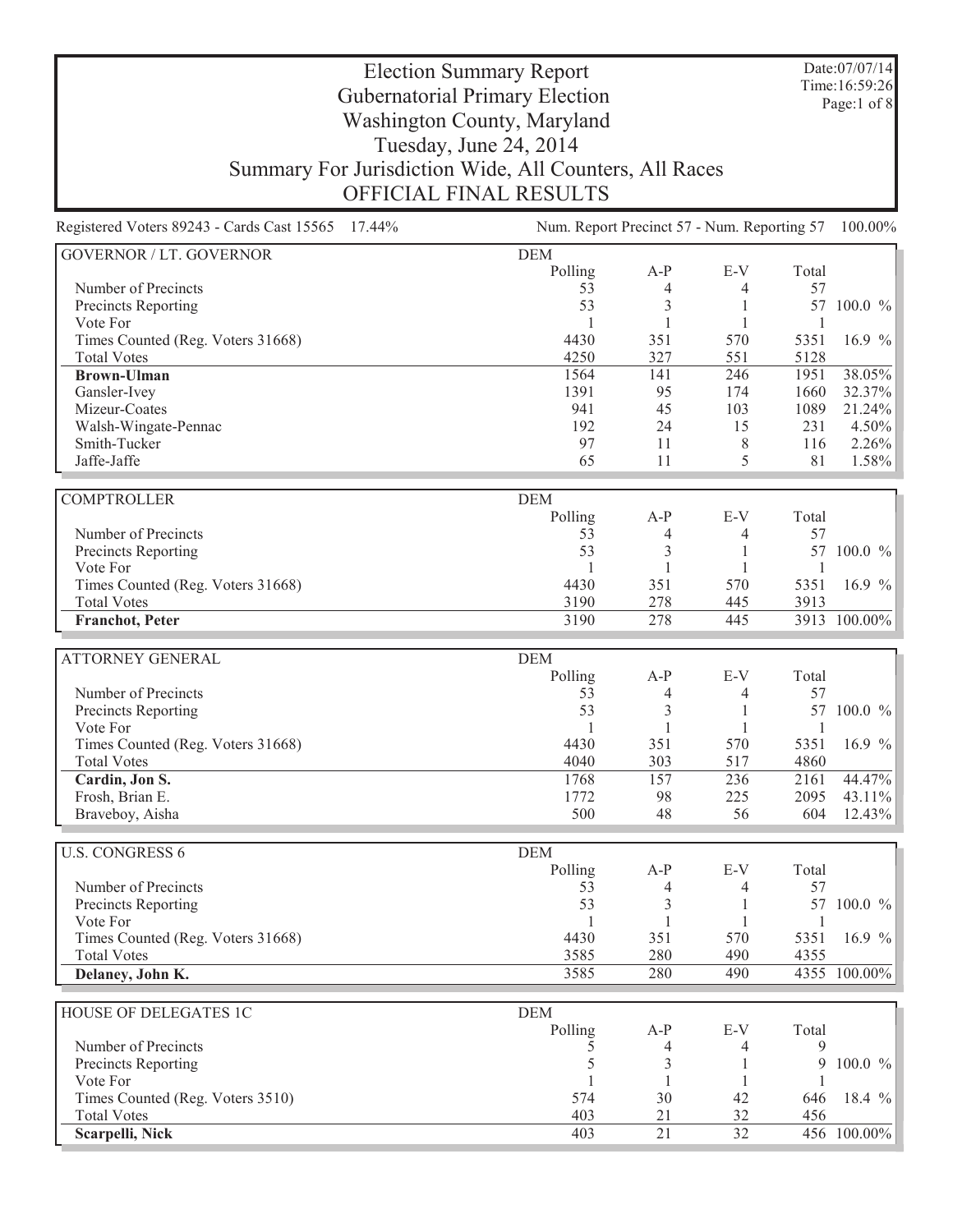Date:07/07/14 Time:16:59:26 Page:2 of 8

| Registered Voters 89243 - Cards Cast 15565 17.44% | Num. Report Precinct 57 - Num. Reporting 57 100.00% |                |                |                |              |
|---------------------------------------------------|-----------------------------------------------------|----------------|----------------|----------------|--------------|
| HOUSE OF DELEGATES 2A                             | <b>DEM</b>                                          |                |                |                |              |
|                                                   | Polling                                             | $A-P$          | $E-V$          | Total          |              |
| Number of Precincts                               | 32                                                  | 4              | 4              | 36             |              |
| Precincts Reporting                               | 32                                                  | 3              | 1              |                | 36 100.0 %   |
| Vote For                                          | $\mathfrak{2}$                                      | $\overline{2}$ | 2              | $\overline{2}$ |              |
| Times Counted (Reg. Voters 18332)                 | 2842                                                | 201            | 369            | 3412           | 18.6 %       |
| <b>Total Votes</b>                                | 3889                                                | 252            | 532            | 4673           |              |
| Paul, Elizabeth                                   | 2060                                                | 136            | 291            | 2487           | 53.22%       |
| <b>Bailey, Charles</b>                            | 1829                                                | 116            | 241            | 2186           | 46.78%       |
| HOUSE OF DELEGATES 2B                             | <b>DEM</b>                                          |                |                |                |              |
|                                                   | Polling                                             | $A-P$          | E-V            | Total          |              |
| Number of Precincts                               | 16                                                  | 4              | 4              | 20             |              |
| Precincts Reporting                               | 16                                                  | 3              | 1              | 20             | $100.0 \%$   |
| Vote For                                          | 1                                                   | 1              |                | $\mathbf{1}$   |              |
| Times Counted (Reg. Voters 9826)                  | 1014                                                | 120            | 159            | 1293           | 13.2 %       |
| <b>Total Votes</b>                                | 849                                                 | 97             | 134            | 1080           |              |
| Donoghue, John P.                                 | 849                                                 | 97             | 134            |                | 1080 100.00% |
|                                                   |                                                     |                |                |                |              |
| <b>COUNTY COMMISSIONER</b>                        | <b>DEM</b>                                          |                |                |                |              |
|                                                   | Polling                                             | $A-P$          | $E-V$          | Total          |              |
| Number of Precincts                               | 53                                                  | 4              | 4              | 57             |              |
| Precincts Reporting                               | 53                                                  | 3              | 1              |                | 57 100.0 %   |
| Vote For                                          | $\overline{4}$                                      | $\overline{4}$ | $\overline{4}$ | $\overline{4}$ |              |
| Times Counted (Reg. Voters 31668)                 | 4430                                                | 351            | 570            | 5351           | 16.9 $%$     |
| <b>Total Votes</b>                                | 10354                                               | 746            | 1387           | 12487          |              |
| <b>Beall, Brian</b>                               | 2720                                                | 189            | 386            | 3295           | 26.39%       |
| Miller, Paul F.                                   | 2669                                                | 192            | 364            | 3225           | 25.83%       |
| Miller Jr, Millard H                              | 2493                                                | 180            | 322            | 2995           | 23.98%       |
| Lorshbaugh, Larry R.                              | 2472                                                | 185            | 315            | 2972           | 23.80%       |
| <b>JUDGE CIRCUIT COURT 4</b>                      | <b>DEM</b>                                          |                |                |                |              |
|                                                   | Polling                                             | $A-P$          | $E-V$          | Total          |              |
| Number of Precincts                               | 53                                                  | 4              | 4              | 57             |              |
| Precincts Reporting                               | 53                                                  | 3              | 1              | 57             | 100.0 %      |
| Vote For                                          | $\overline{2}$                                      | $\overline{2}$ | 2              | $\overline{2}$ |              |
| Times Counted (Reg. Voters 31668)                 | 4430                                                | 351            | 570            | 5351           | 16.9 $%$     |
| <b>Total Votes</b>                                | 6146                                                | 485            | 854            | 7485           |              |
| Wright, Dana Moylan                               | 3141                                                | 252            | 434            | 3827           | 51.13%       |
| Beachley, Donald E.                               | 3005                                                | 233            | 420            | 3658           | 48.87%       |
| TREASURER                                         | <b>DEM</b>                                          |                |                |                |              |
|                                                   | Polling                                             | $A-P$          | $E-V$          | Total          |              |
| Number of Precincts                               | 53                                                  | 4              | 4              | 57             |              |
| Precincts Reporting                               | 53                                                  | 3              | 1              |                | 57 100.0 %   |
| Vote For                                          | 1                                                   | 1              |                |                |              |
| Times Counted (Reg. Voters 31668)                 | 4430                                                | 351            | 570            | 5351           | 16.9 $%$     |
| <b>Total Votes</b>                                | 3623                                                | 286            | 490            | 4399           |              |
| Hershey, Todd L.                                  | 3623                                                | 286            | 490            |                | 4399 100.00% |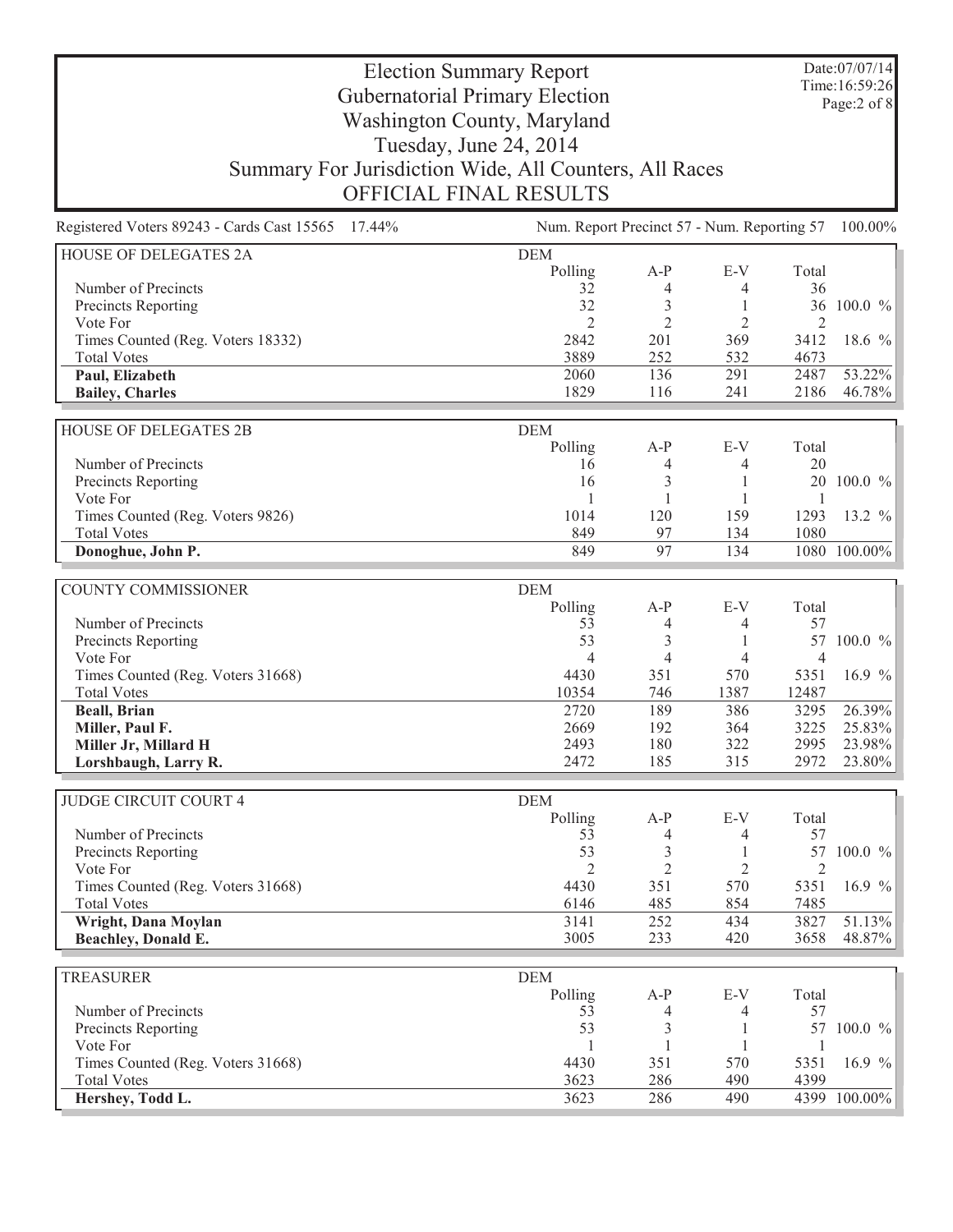Date:07/07/14 Time:16:59:26 Page:3 of 8

| Registered Voters 89243 - Cards Cast 15565 17.44%       |                       | Num. Report Precinct 57 - Num. Reporting 57 100.00% |            |                |              |
|---------------------------------------------------------|-----------------------|-----------------------------------------------------|------------|----------------|--------------|
| <b>CLERK CIRCUIT COURT</b>                              | <b>DEM</b>            |                                                     |            |                |              |
|                                                         | Polling               | $A-P$                                               | $E-V$      | Total          |              |
| Number of Precincts                                     | 53                    | 4                                                   | 4          | 57             |              |
| Precincts Reporting                                     | 53                    | 3                                                   | 1          | 57             | $100.0 \%$   |
| Vote For                                                | 1                     | 1                                                   | 1          | 1              |              |
| Times Counted (Reg. Voters 31668)                       | 4430                  | 351                                                 | 570        | 5351           | 16.9 $%$     |
| <b>Total Votes</b>                                      | 3641                  | 289                                                 | 488        | 4418           |              |
| Weaver, Dennis J.                                       | 3641                  | 289                                                 | 488        |                | 4418 100.00% |
|                                                         |                       |                                                     |            |                |              |
| <b>REGISTER OF WILLS</b>                                | <b>DEM</b><br>Polling | $A-P$                                               | $E-V$      | Total          |              |
| Number of Precincts                                     | 53                    |                                                     | 4          | 57             |              |
| Precincts Reporting                                     | 53                    | 4<br>3                                              | 1          | 57             | $100.0 \%$   |
| Vote For                                                | 1                     | 1                                                   | 1          | 1              |              |
| Times Counted (Reg. Voters 31668)                       | 4430                  | 351                                                 | 570        | 5351           | 16.9 $%$     |
| <b>Total Votes</b>                                      | 3454                  | 282                                                 | 470        | 4206           |              |
| Malott, Jason A.                                        | 3454                  | 282                                                 | 470        |                | 4206 100.00% |
|                                                         |                       |                                                     |            |                |              |
| <b>JUDGE ORPHANS COURT</b>                              | <b>DEM</b>            |                                                     |            |                |              |
|                                                         | Polling               | $A-P$                                               | $E-V$      | Total          |              |
| Number of Precincts                                     | 53                    | 4                                                   | 4          | 57             |              |
| Precincts Reporting                                     | 53                    | 3                                                   | 1          | 57             | 100.0 %      |
| Vote For                                                | $\overline{2}$        | $\overline{2}$                                      | 2          | $\overline{2}$ |              |
| Times Counted (Reg. Voters 31668)                       | 4430                  | 351                                                 | 570        | 5351           | 16.9 $%$     |
| <b>Total Votes</b>                                      | 5716                  | 454                                                 | 785        | 6955           |              |
| Davis, Linda D                                          | 2951                  | 234                                                 | 401        | 3586           | 51.56%       |
| Wiggins, Eileen W                                       | 2765                  | 220                                                 | 384        | 3369           | 48.44%       |
|                                                         |                       |                                                     |            |                |              |
| <b>SHERIFF</b>                                          | <b>DEM</b>            |                                                     |            |                |              |
|                                                         | Polling               | $A-P$                                               | $E-V$      | Total          |              |
| Number of Precincts                                     | 53                    | 4                                                   | 4          | 57             |              |
| Precincts Reporting                                     | 53                    | 3                                                   | 1          | 57             | 100.0 %      |
| Vote For                                                | $\mathbf{1}$          | 1                                                   | 1          | $\mathbf{1}$   |              |
| Times Counted (Reg. Voters 31668)<br><b>Total Votes</b> | 4430<br>3409          | 351<br>263                                          | 570<br>466 | 5351           | 16.9 $%$     |
| <b>Mullendore, Doug</b>                                 | 3409                  | 263                                                 | 466        | 4138           | 4138 100.00% |
|                                                         |                       |                                                     |            |                |              |
| DEM CENT COMM FEMALE                                    | <b>DEM</b>            |                                                     |            |                |              |
|                                                         | Polling               | $A-P$                                               | E-V        | Total          |              |
| Number of Precincts                                     | 53                    | $\overline{4}$                                      | 4          | 57             |              |
| Precincts Reporting                                     | 53                    | $\mathfrak{Z}$                                      | 1          | 57             | $100.0 \%$   |
| Vote For                                                | 5                     | 5                                                   | 5          | 5              |              |
| Times Counted (Reg. Voters 31668)                       | 4430                  | 351                                                 | 570        | 5351           | 16.9 $%$     |
| <b>Total Votes</b>                                      | 13308                 | 916                                                 | 1847       | 16071          |              |
| Keyser, Mary Ann                                        | 2785                  | 192                                                 | 373        | 3350           | 20.85%       |
| Changuris, Andrea L.                                    | 2672                  | 185                                                 | 367        | 3224           | 20.06%       |
| Martin, Claudia G.                                      | 2646                  | 182                                                 | 371        | 3199           | 19.91%       |
| Shea, Megan E.                                          | 2627                  | 175                                                 | 370        | 3172           | 19.74%       |
| Rickard, Edythe M.                                      | 2578                  | 182                                                 | 366        | 3126           | 19.45%       |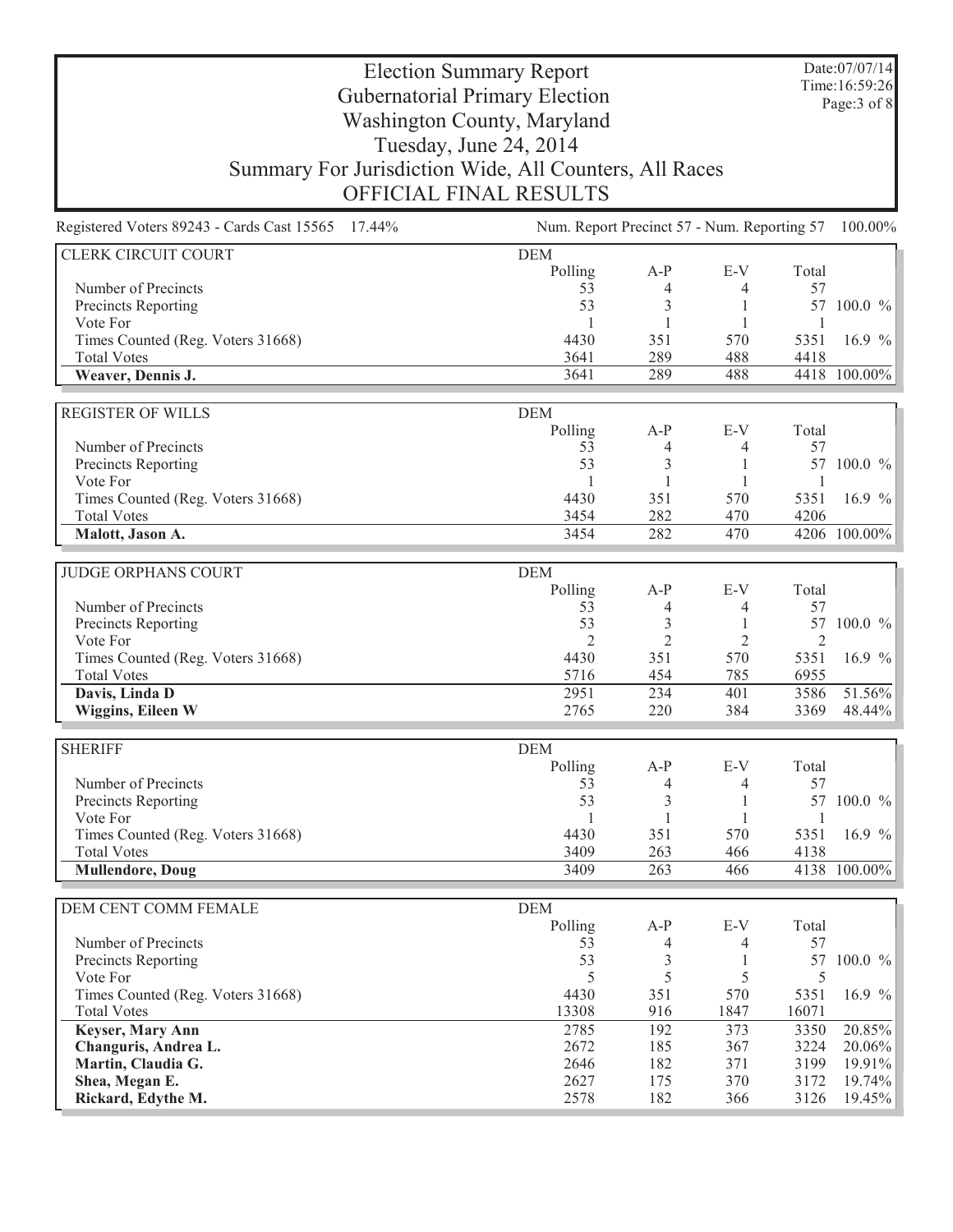Date:07/07/14 Time:16:59:26 Page:4 of 8

#### Election Summary Report Gubernatorial Primary Election Washington County, Maryland Tuesday, June 24, 2014 Summary For Jurisdiction Wide, All Counters, All Races OFFICIAL FINAL RESULTS

Registered Voters 89243 - Cards Cast 15565 17.44% Num. Report Precinct 57 - Num. Reporting 57 100.00% DEM CENT COMM MALE DEM Polling A-P E-V Total Number of Precincts 53 4 4 57 Precincts Reporting 63 3 1 57 100.0 % Vote For  $5 \t 5 \t 5 \t 5 \t 5$ Times Counted (Reg. Voters 31668) 4430 351 570 5351 16.9 % Total Votes 13178 889 1857 15924 **Levin, Alan J.** 2261 156 337 2754 17.29%<br> **Perini Sr., Peter E.** 2181 180 297 2658 16.69% **Perini Sr., Peter E.** 2181 180 297 2658<br> **Bowers, Joel** 20221 141 290 2652 **Bowers, Joel** 200 2652 16.65% **Barron, Larry N.** 2104 145 298 2547 15.99%<br> **Fleming, Ouentin J.** 2002 218 2197 13.80% **Fleming, Quentin J.**<br> **Ruhf**, Thomas E.<br> **Ruhf**, Thomas E.<br> **Planting**,  $\begin{bmatrix} 1849 \\ 1500 \end{bmatrix}$ <br> **Ruhf**, Thomas E.<br> **Planting**,  $\begin{bmatrix} 218 \\ 224 \end{bmatrix}$ <br> **Planting**,  $\begin{bmatrix} 218 \\ 2197 \end{bmatrix}$ <br> **Planting**,  $\begin{bmatrix} 13896 \\ 2$ Ruhf, Thomas E. 1500 88 224 1812 11.38% Qadri, Anwar 1062 49 193 1304 8.19% GOVERNOR / LT. GOVERNOR REP Polling A-P E-V Total Number of Precincts 653 4 57 Precincts Reporting 53 3 1 57 100.0 % Vote For 1 1 1 1 Times Counted (Reg. Voters 38869) 8341 426 776 9543 24.6 %<br>Total Votes 884 7616 361 707 8684 Total Votes 8684 707 8684 **Hogan-Rutherford** 2935 140 252 3327 38.31% Craig-Haddaway 2421 149 328 2898 33.37% George-Aloi 1531 40 63 1634 18.82% Lollar-Timmerman 229 32 64 825 9.50% COMPTROLLER REP Polling A-P E-V Total<br>53 4 4 57 Number of Precincts<br>
Precincts Reporting<br>
S3 4 4 57<br>  $\frac{4}{3}$  1 57 100.0 % Precincts Reporting Vote For 1 1 1 1 Times Counted (Reg. Voters 38869) 8341 426 776 9543 24.6 % Total Votes 6599 529 6599 **Campbell, William H.** 5765 529 6599 100.00% ATTORNEY GENERAL REP Polling A-P E-V Total Number of Precincts 653 4 57 Precincts Reporting 1990 100.0 % 1 53 3 1 57 100.0 % Vote For 1 1 1 1 Times Counted (Reg. Voters 38869) 8341 426 776 9543 24.6 % Total Votes 5645 305 511 6461 **Pritzker, Jeffrey N.** 5645 5645 505 511 6461 100.00%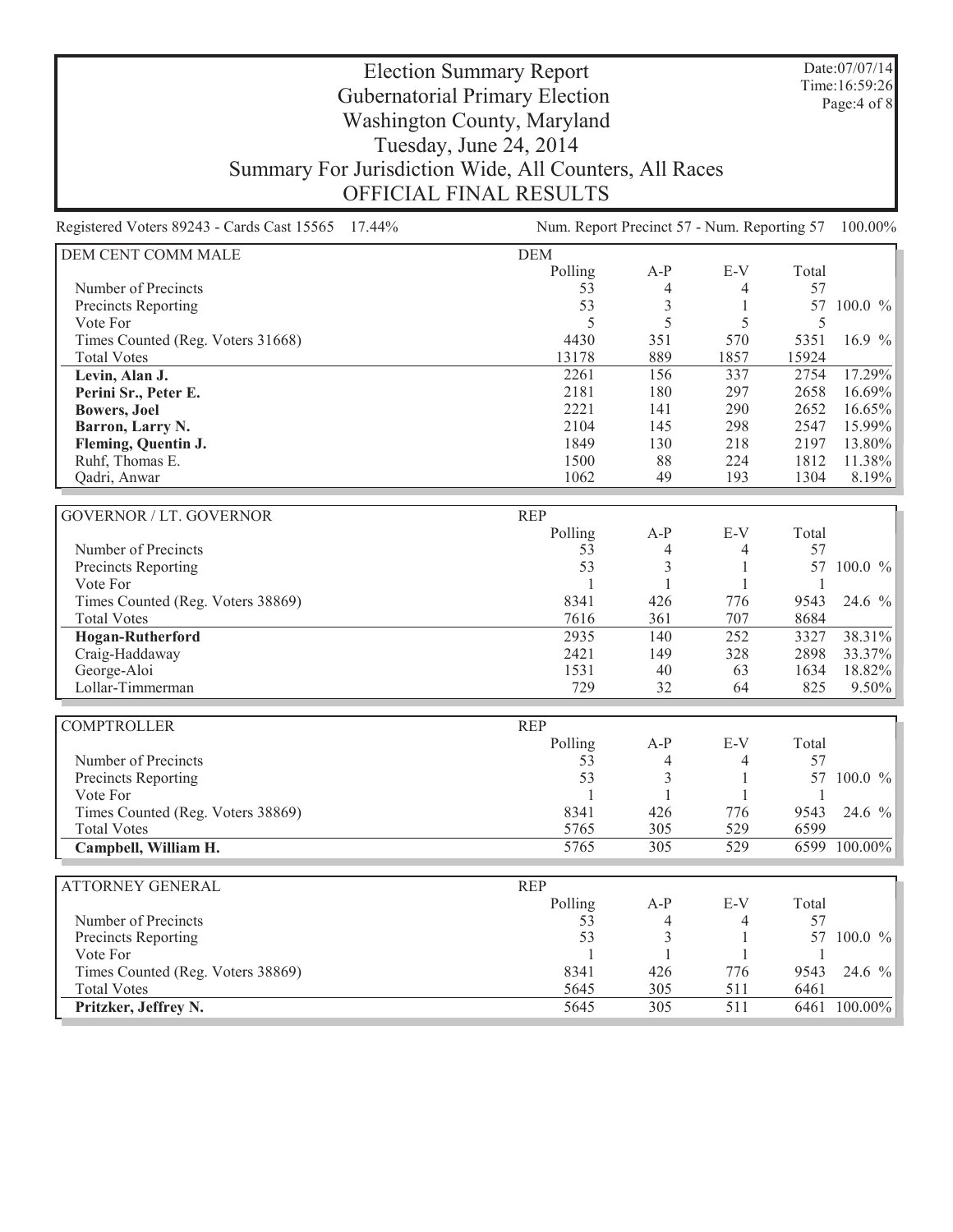Date:07/07/14 Time:16:59:26 Page:5 of 8

| Num. Report Precinct 57 - Num. Reporting 57 100.00%<br>Registered Voters 89243 - Cards Cast 15565 17.44% |                |                |                |                |              |
|----------------------------------------------------------------------------------------------------------|----------------|----------------|----------------|----------------|--------------|
| <b>U.S. CONGRESS 6</b>                                                                                   | <b>REP</b>     |                |                |                |              |
|                                                                                                          | Polling        | $A-P$          | $E-V$          | Total          |              |
| Number of Precincts                                                                                      | 53             | 4              | 4              | 57             |              |
| <b>Precincts Reporting</b>                                                                               | 53             | 3              | 1              |                | 57 100.0 %   |
| Vote For                                                                                                 | $\mathbf{1}$   | 1              | 1              | 1              |              |
| Times Counted (Reg. Voters 38869)                                                                        | 8341           | 426            | 776            | 9543           | 24.6 %       |
| <b>Total Votes</b>                                                                                       | 7440           | 360            | 704            | 8504           |              |
| Bongino, Dan                                                                                             | 6342           | 258            | 611            | 7211           | 84.80%       |
| Painter, Harold W.                                                                                       | 1098           | 102            | 93             | 1293           | 15.20%       |
| <b>STATE SENATOR</b><br>$\mathbf{1}$                                                                     | <b>REP</b>     |                |                |                |              |
|                                                                                                          | Polling        | $A-P$          | $E-V$          | Total          |              |
| Number of Precincts                                                                                      | 5              | 4              | 4              | 9              |              |
| Precincts Reporting                                                                                      | 5              | 3              | 1              | 9              | 100.0 %      |
| Vote For                                                                                                 |                | 1              |                |                |              |
| Times Counted (Reg. Voters 6184)                                                                         | 1435           | 54             | 91             | 1580           | 25.5 %       |
| <b>Total Votes</b>                                                                                       | 950            | 29             | 57             | 1036           |              |
| Edwards, George C.                                                                                       | 950            | 29             | 57             |                | 1036 100.00% |
|                                                                                                          |                |                |                |                |              |
| $\overline{2}$<br><b>STATE SENATOR</b>                                                                   | <b>REP</b>     |                |                |                |              |
|                                                                                                          | Polling        | $A-P$          | E-V            | Total          |              |
| Number of Precincts                                                                                      | 48             | 4              | 4              | 52             |              |
| Precincts Reporting                                                                                      | 48             | 3              | 1              | 52             | 100.0 %      |
| Vote For                                                                                                 | $\mathbf{1}$   | 1              |                | $\overline{1}$ |              |
| Times Counted (Reg. Voters 32685)                                                                        | 6906           | 372            | 685            | 7963           | 24.4 %       |
| <b>Total Votes</b>                                                                                       | 5574           | 292            | 516            | 6382           |              |
| <b>Shank, Christopher B</b>                                                                              | 5574           | 292            | 516            |                | 6382 100.00% |
| HOUSE OF DELEGATES 1C                                                                                    | <b>REP</b>     |                |                |                |              |
|                                                                                                          | Polling        | $A-P$          | E-V            | Total          |              |
| Number of Precincts                                                                                      | 5              | 4              | 4              | 9              |              |
| Precincts Reporting                                                                                      | 5              | 3              |                | 9              | 100.0 %      |
| Vote For                                                                                                 |                | 1              |                |                |              |
| Times Counted (Reg. Voters 6184)                                                                         | 1435           | 54             | 91             | 1580           | 25.5 %       |
| <b>Total Votes</b>                                                                                       | 1291           | 36             | 80             | 1407           |              |
| Givens, Ray                                                                                              | 721            | 21             | 50             | 792            | 56.29%       |
| McKay, Mike                                                                                              | 570            | 15             | 30             | 615            | 43.71%       |
|                                                                                                          |                |                |                |                |              |
| HOUSE OF DELEGATES 2A                                                                                    | <b>REP</b>     |                |                |                |              |
|                                                                                                          | Polling        | $A-P$          | E-V            | Total          |              |
| Number of Precincts                                                                                      | 32             | 4              | 4              | 36             |              |
| Precincts Reporting                                                                                      | 32             | $\mathfrak{Z}$ | 1              |                | 36 100.0 %   |
| Vote For                                                                                                 | $\overline{2}$ | $\overline{2}$ | $\mathfrak{2}$ | 2              |              |
| Times Counted (Reg. Voters 25912)                                                                        | 5747           | 282            | 554            | 6583           | 25.4 %       |
| <b>Total Votes</b>                                                                                       | 10259          | 470            | 991            | 11720          |              |
| Parrott, Neil                                                                                            | 4749           | 202            | 411            | 5362           | 45.75%       |
| Serafini, Andrew A.                                                                                      | 4534           | 194            | 450            | 5178           | 44.18%       |
| Hanlin, David C.                                                                                         | 976            | 74             | 130            | 1180           | 10.07%       |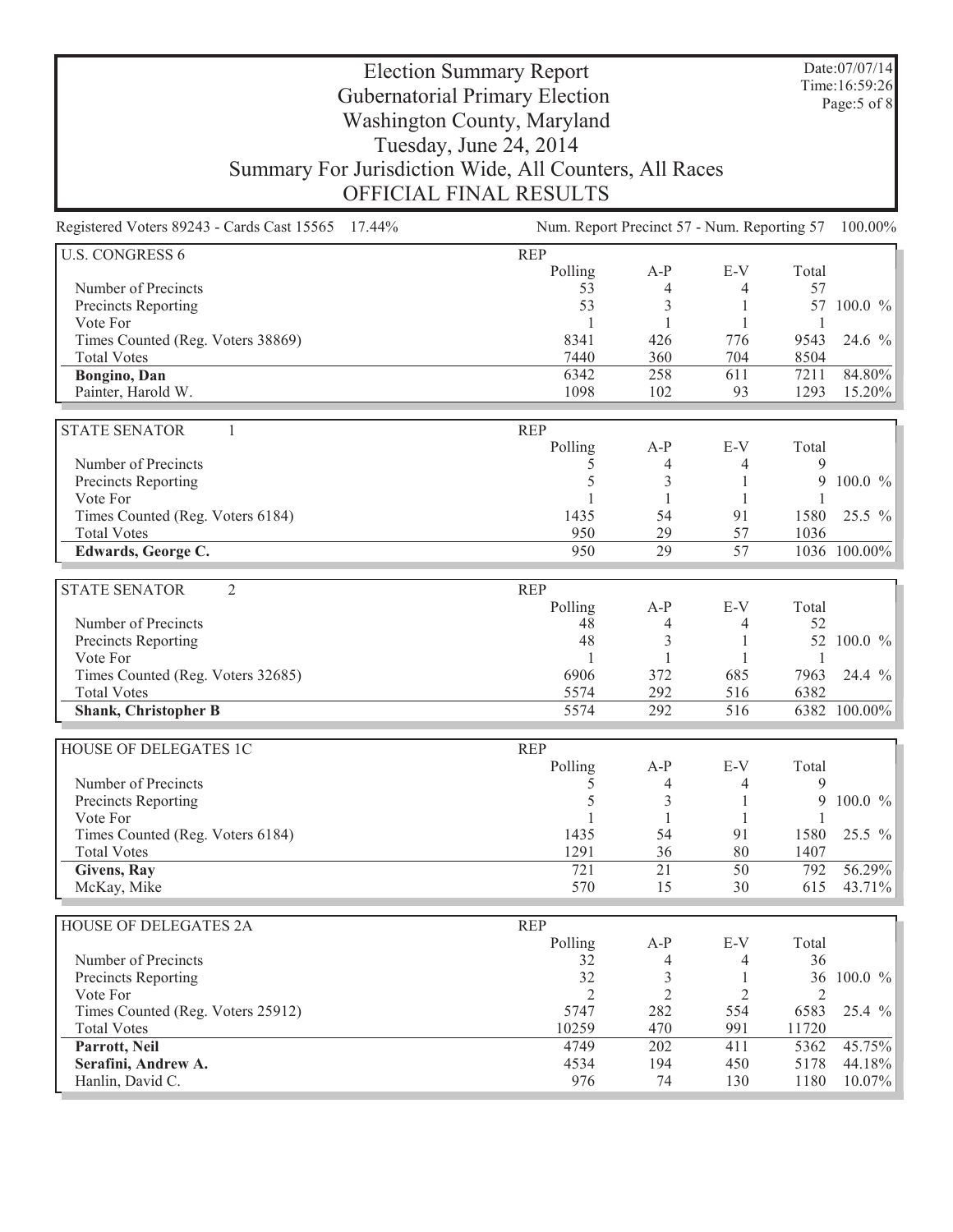Date:07/07/14 Time:16:59:26 Page:6 of 8

| Registered Voters 89243 - Cards Cast 15565 17.44%<br>Num. Report Precinct 57 - Num. Reporting 57 |                |                |                |                | 100.00%      |
|--------------------------------------------------------------------------------------------------|----------------|----------------|----------------|----------------|--------------|
| <b>HOUSE OF DELEGATES 2B</b>                                                                     | <b>REP</b>     |                |                |                |              |
|                                                                                                  | Polling        | $A-P$          | $E-V$          | Total          |              |
| Number of Precincts                                                                              | 16             | $\overline{4}$ | 4              | 20             |              |
| Precincts Reporting                                                                              | 16             | 3              | 1              |                | 20 100.0 %   |
| Vote For                                                                                         | 1              | 1              | 1              | $\overline{1}$ |              |
| Times Counted (Reg. Voters 6773)                                                                 | 1159           | 90             | 131            | 1380           | $20.4\%$     |
| <b>Total Votes</b>                                                                               | 893            | 64             | 107            | 1064           |              |
| Wilson, Brett                                                                                    | 893            | 64             | 107            |                | 1064 100.00% |
| <b>COUNTY COMMISSIONER</b>                                                                       | <b>REP</b>     |                |                |                |              |
|                                                                                                  | Polling        | $A-P$          | E-V            | Total          |              |
| Number of Precincts                                                                              | 53             | 4              | 4              | 57             |              |
| Precincts Reporting                                                                              | 53             | 3              | 1              | 57             | $100.0 \%$   |
| Vote For                                                                                         | 5              | 5              | 5              | 5              |              |
| Times Counted (Reg. Voters 38869)                                                                | 8341           | 426            | 776            | 9543           | 24.6 %       |
| <b>Total Votes</b>                                                                               | 33758          | 1676           | 3118           | 38552          |              |
| <b>Baker, Terry Lee</b>                                                                          | 5332           | 270            | 480            | 6082           | 15.78%       |
| Myers, LeRoy E.                                                                                  | 4222           | 227            | 359            | 4808           | 12.47%       |
| Cline, Jeff                                                                                      | 4182           | 183            | 398            | 4763           | 12.35%       |
| Barr, John F.                                                                                    | 4061           | 214            | 369            | 4644           | 12.05%       |
| Wivell, William J.                                                                               | 3912           | 194            | 365            | 4471           | 11.60%       |
| Callaham, Ruth Anne                                                                              | 3197           | 181            | 313            | 3691           | 9.57%        |
| McKinley, Bill                                                                                   | 3222           | 136            | 268            | 3626           | 9.41%        |
| Forrest, Ed                                                                                      | 2264           | 82             | 244            | 2590           | 6.72%        |
| Munson, John C.                                                                                  | 1873           | 105            | 156            | 2134           | 5.54%        |
| Pearson, Rodney Sr                                                                               | 1493           | 84             | 166            | 1743           | 4.52%        |
| <b>JUDGE CIRCUIT COURT 4</b>                                                                     | <b>REP</b>     |                |                |                |              |
|                                                                                                  | Polling        | $A-P$          | E-V            | Total          |              |
| Number of Precincts                                                                              | 53             | 4              | 4              | 57             |              |
| Precincts Reporting                                                                              | 53             | 3              | 1              | 57             | $100.0 \%$   |
| Vote For                                                                                         | $\overline{2}$ | $\overline{2}$ | $\overline{2}$ | $\overline{2}$ |              |
| Times Counted (Reg. Voters 38869)                                                                | 8341           | 426            | 776            | 9543           | 24.6 %       |
| <b>Total Votes</b>                                                                               | 10776          | 587            | 1031           | 12394          |              |
| Beachley, Donald E.                                                                              | 5481           | 300            | 525            | 6306           | 50.88%       |
| Wright, Dana Moylan                                                                              | 5295           | 287            | 506            | 6088           | 49.12%       |
|                                                                                                  |                |                |                |                |              |
| <b>STATE'S ATTORNEY</b>                                                                          | <b>REP</b>     |                |                |                |              |
|                                                                                                  | Polling        | $A-P$          | E-V            | Total          |              |
| Number of Precincts                                                                              | 53<br>53       | 4              | 4              | 57             | 57 100.0 %   |
| Precincts Reporting                                                                              |                | 3              | 1              |                |              |
| Vote For                                                                                         | 1              | 1              | 1              | 1              |              |
| Times Counted (Reg. Voters 38869)                                                                | 8341           | 426            | 776            | 9543           | 24.6 %       |
| <b>Total Votes</b>                                                                               | 5675           | 309            | 531            | 6515           |              |
| <b>Strong, Charles P</b>                                                                         | 5675           | 309            | 531            |                | 6515 100.00% |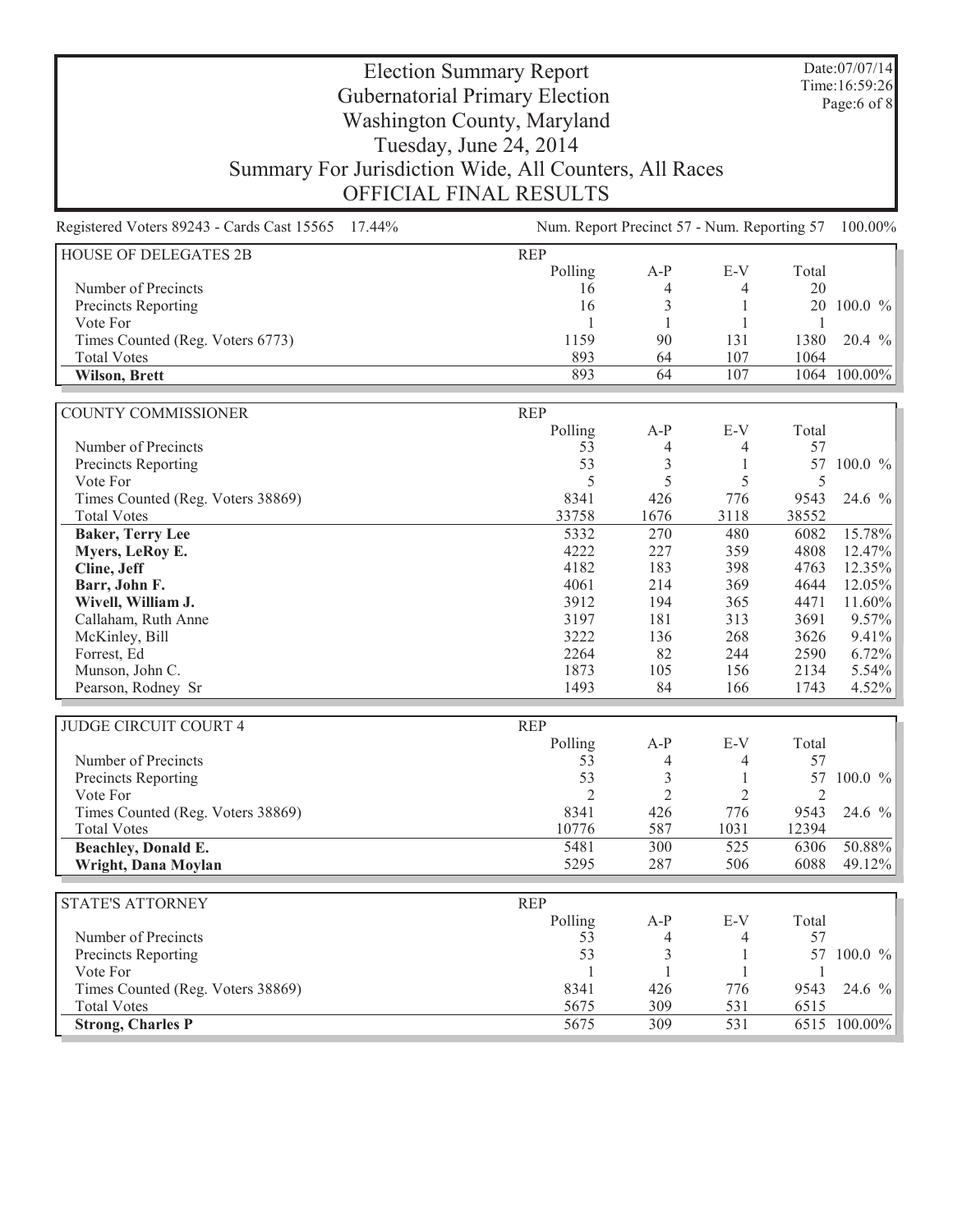Date:07/07/14 Time:16:59:26 Page:7 of 8

| Registered Voters 89243 - Cards Cast 15565 17.44% | Num. Report Precinct 57 - Num. Reporting 57 100.00% |                |              |              |              |  |
|---------------------------------------------------|-----------------------------------------------------|----------------|--------------|--------------|--------------|--|
| CLERK CIRCUIT COURT                               | <b>REP</b>                                          |                |              |              |              |  |
|                                                   | Polling                                             | $A-P$          | E-V          | Total        |              |  |
| Number of Precincts                               | 53                                                  | 4              | 4            | 57           |              |  |
| <b>Precincts Reporting</b>                        | 53                                                  | 3              | 1            | 57           | $100.0 \%$   |  |
| Vote For                                          | $\mathbf{1}$                                        | $\mathbf{1}$   | $\mathbf{1}$ | $\mathbf{1}$ |              |  |
| Times Counted (Reg. Voters 38869)                 | 8341                                                | 426            | 776          | 9543         | 24.6 %       |  |
| <b>Total Votes</b>                                | 5535                                                | 293            | 503          | 6331         |              |  |
| Bigelow, Douglas C.                               | 5535                                                | 293            | 503          |              | 6331 100.00% |  |
| <b>JUDGE ORPHANS COURT</b>                        | <b>REP</b>                                          |                |              |              |              |  |
|                                                   | Polling                                             | $A-P$          | E-V          | Total        |              |  |
| Number of Precincts                               | 53                                                  | 4              | 4            | 57           |              |  |
| Precincts Reporting                               | 53                                                  | $\mathfrak{Z}$ | $\mathbf{1}$ | 57           | 100.0 %      |  |
| Vote For                                          | 3                                                   | 3              | 3            | 3            |              |  |
| Times Counted (Reg. Voters 38869)                 | 8341                                                | 426            | 776          | 9543         | 24.6 %       |  |
| <b>Total Votes</b>                                | 14302                                               | 813            | 1392         | 16507        |              |  |
| Shriver, John M.                                  | 3607                                                | 227            | 345          | 4179         | 25.32%       |  |
| Eichelberger, Joseph                              | 2861                                                | 170            | 257          | 3288         | 19.92%       |  |
| Costley, Cassandra L                              | 2143                                                | 112            | 220          | 2475         | 14.99%       |  |
| Cox, Paul B Jr.                                   | 2079                                                | 110            | 209          | 2398         | 14.53%       |  |
| Adair, Robert                                     | 1971                                                | 117            | 191          | 2279         | 13.81%       |  |
| Novinger, Frank E.                                | 1641                                                | 77             | 170          | 1888         | 11.44%       |  |
|                                                   |                                                     |                |              |              |              |  |
| REP CENT COMMITTEE                                | <b>REP</b>                                          |                |              |              |              |  |
|                                                   | Polling                                             | $A-P$          | E-V          | Total        |              |  |
| Number of Precincts                               | 53                                                  | 4              | 4            | 57           |              |  |
| Precincts Reporting                               | 53                                                  | 3              | 1            | 57           | $100.0 \%$   |  |
| Vote For                                          | 9                                                   | 9              | 9            | 9            |              |  |
| Times Counted (Reg. Voters 38869)                 | 8341                                                | 426            | 776          | 9543         | 24.6 %       |  |
| <b>Total Votes</b>                                | 37823                                               | 1785           | 3554         | 43162        |              |  |
| <b>Weaver, Russell E</b>                          | 4461                                                | 217            | 409          | 5087         | 11.79%       |  |
| <b>Sweeney, Robert</b>                            | 4361                                                | 216            | 404          | 4981         | 11.54%       |  |
| <b>Jones, Elizabeth Ann</b>                       | 4275                                                | 212            | 402          | 4889         | 11.33%       |  |
| <b>Kerns, Marilee Lum</b>                         | 4275                                                | 194            | 406          | 4875         | 11.29%       |  |
| <b>Banister, Paul D</b>                           | 4144                                                | 189            | 392          | 4725         | 10.95%       |  |
| <b>Everhart, Michael</b>                          | 4111                                                | 190            | 383          | 4684         | 10.85%       |  |
| Warner, James H.                                  | 4092                                                | 189            | 387          | 4668         | 10.82%       |  |
| Wilson, Seth Edward                               | 4063                                                | 187            | 389          | 4639         | 10.75%       |  |
| Showe, Stephen M.                                 | 4041                                                | 191            | 382          | 4614         | 10.69%       |  |